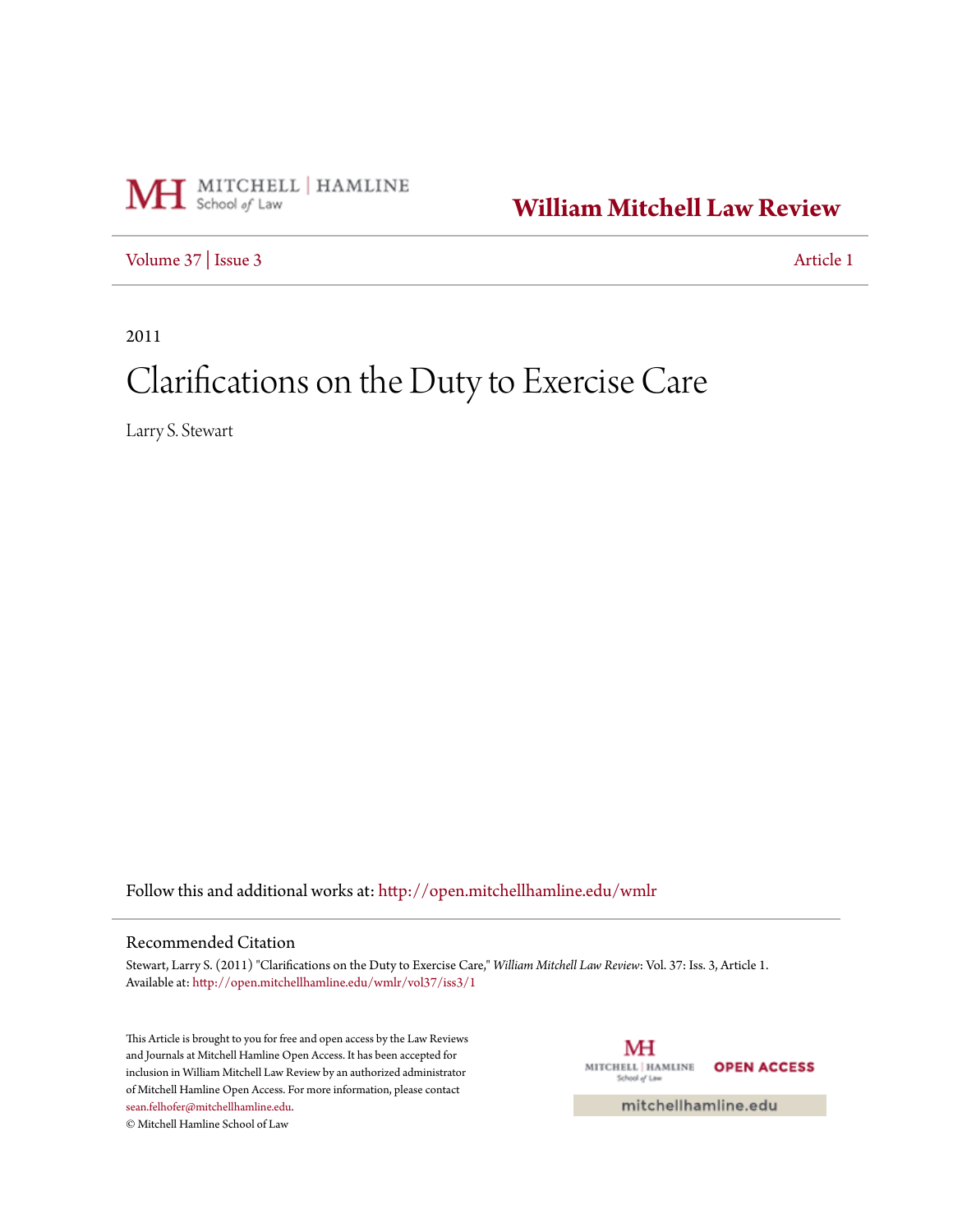Larry S. Stewart<sup>†</sup>

The Restatement (Third) of Torts: Liability for Physical and Emotional Harm (2010) (Third Restatement)<sup>1</sup> seeks to synthesize, clarify, and rationalize the law of negligence by restating its elements and basic rules in progressive, modern terms. Prominent among its provisions is section 7, which contains the presumption of a duty to exercise reasonable care that is applicable in most cases and rules for what should be rare instances of "no-duty" determinations.<sup>2</sup>

 2. RESTATEMENT (THIRD) OF TORTS: LIAB. FOR PHYSICAL & EMOTIONAL HARM § 7 (2010). Courts are already embracing key provisions of section 7. *See* Van Fossen v. MidAmerican Energy Co., 777 N.W.2d 689, 696 (Iowa 2009) (discussing the new

1

 <sup>†</sup> Larry S. Stewart is a member of the Council of the American Law Institute and is an adviser for the Restatement (Third) of Torts: Liability for Physical and Emotional Harm (2010).He is board certified as a civil trial lawyer by the Florida Bar and the National Board of Trial Advocacy and is a member of the American College of Trial Lawyers, the American Board of Trial Advocates, the International Academy of Trial Lawyers, the International Society of Barristers, and the Inner Circle of Advocates. A frequent author and lecturer in tort law, he has received numerous professional awards.

 <sup>1.</sup> The Restatement (Third) of Torts: Liability for Physical & Emotional Harm is not yet finished. *See Current Projects, Restatement Third, Torts: Liability for Physical and Emotional Harm*, AMERICAN LAW INSTITUTE, http://www.ali.org /index.cfm?fuseaction=projects.proj\_ip&projectid=16 (last visited Jan. 3, 2011). Chapters one through six, which cover definitions, negligence, duty, strict liability, factual cause, and scope of liability were published in 2010 as Volume 1. *Id.* Volume 2, covering affirmative duties, emotional harm, and landowner liability also have been approved but await the drafting of a final chapter on the liability of actors who retain independent contractors. *Id.*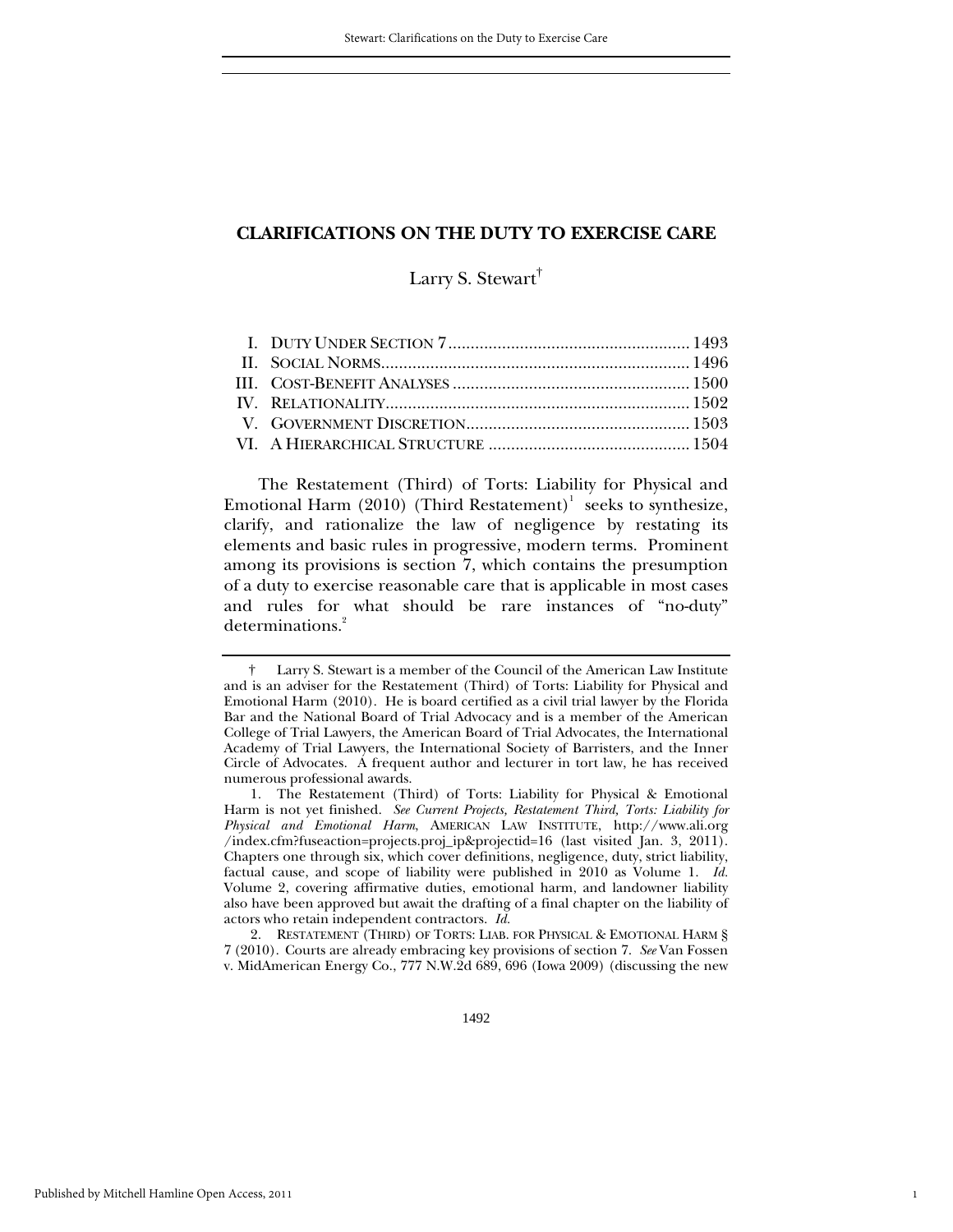There is much to applaud in this treatment of duty, although, in some respects, the Third Restatement could have gone further and provided more clarity. This comment explores the rules provided, how those rules could be clarified, and provides suggestions for how the analytical process could be improved. Specifically, this comment makes five points: (1) "social norms," as distinguished from public policy, are antithetical to the core rationale for duty and should play no role in duty determinations;<sup>3</sup> (2) cost-benefit analyses should also play no role in duty determinations;<sup>4</sup> (3) the Third Restatement has it right on the role of relationality;  $(4)$  the role of discretionary government authority could be better explained in terms of an affirmative duty analysis; $\delta$ and (5) further guidance could be provided for the duty analysis process.<sup>7</sup>

#### I. DUTY UNDER SECTION 7

The role of duty in modern tort law has not been without controversy. At times it served as a means to expand tort law; in more recent times, it has been increasingly applied regressively to roll back tort liability. $^8$  Commentators have disagreed on its proper role.<sup>9</sup> Decisions have been confusing with some declaring that duty

- 4*. See infra* Part III.
- 5*. See infra* Part IV.
- 6*. See infra* Part V.
- 7*. See infra* Part VI.

9*. Id.* at 671 ("Academics . . . continue to battle over the proper role for duty in contemporary tort law.").

no-duty framework and finding that "summary judgment was . . . proper under [the court's] newly adopted analytical principles"); Thompson v. Kaczinski, 774 N.W.2d 829, 835 (Iowa 2009) ("We find the drafters' clarification of the duty analysis in the Restatement (Third) compelling, and we now, therefore, adopt it."); A.W. v. Lancaster Cnty. Sch. Dist. 0001, 784 N.W.2d 907, 917 (Neb. 2010) (considering the new duty rules and finding "the reasoning of the Restatement (Third), and . . . fellow courts that have endorsed it, to be persuasive"); *see also* Gipson v. Kasey, 150 P.3d 228, 235 (Ariz. 2007) (Hurwitz, J., concurring) (noting that while it made no difference which version of the duty rule was adopted in the present case, there are "advantages of the Third Restatement approach to duty" and suggesting the court adopt that approach in the future).

<sup>3</sup>*. See infra* Part II.

 <sup>8.</sup> W. Johnathan Cardi & Michael D. Green, *Duty Wars*, 81 S. CAL. L. REV. 671, 672 (2008) (discussing California's important role in the "development of the modern law of duty" and noting that the California Supreme Court "first swe[pt] aside a variety of no-duty impediments to liability and then reinvigorat[ed] duty (more accurately, no-duty) as an instrument for limiting liability as the expansion of tort law ground to a halt and reversed course in the 1980s and 1990s").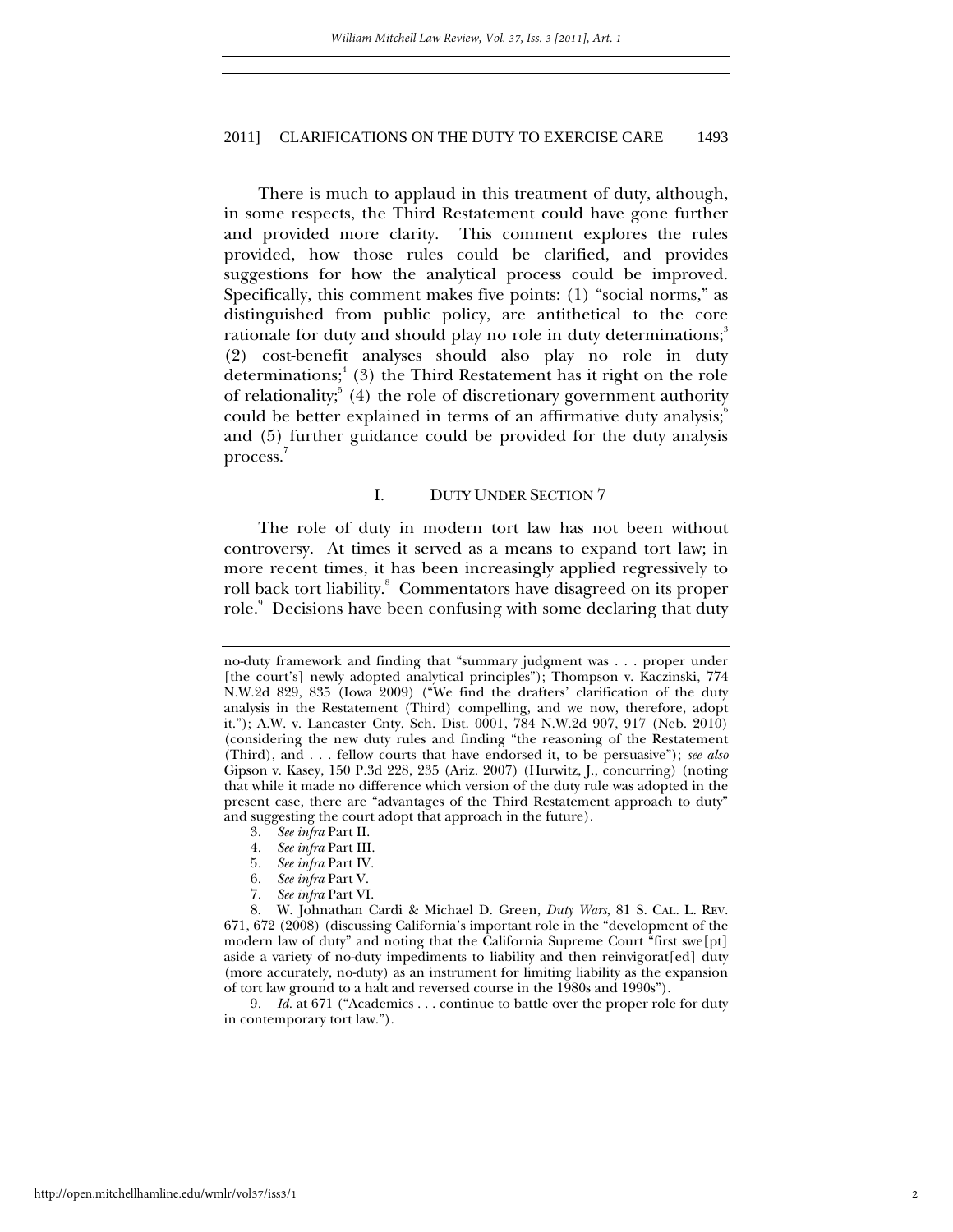is categorical and others treating duty as fact-specific or grounded in foreseeability concepts.<sup>10</sup>

The duty rules delineated in section 7 of the Third Restatement bring clarity to the law by restating the general rule that all actors have a duty to exercise care to prevent injury to others "when the actor's conduct creates a risk of physical harm."<sup>11</sup> As the Third Restatement makes clear, this presumption of duty is the default rule that applies in the vast majority of cases and circumstances and trial courts generally need not concern themselves with the existence of a duty. $12$ 

Under section 7, the obligation is on one claiming that a duty should not exist to raise and prevail on that claim.<sup>13</sup> In that sense, it is section 7(b) that does the duty determination work but section 7(a) provides the basis of an analytical framework by grounding duty in the presumption that a duty exists. Section 7 also constrains duty determinations by making clear that foreseeability is a matter of causation, not duty, and foreseeability concepts play no role in duty determination.<sup>14</sup> Likewise, section 7 comments make clear that the duty rubric should not be used to invade the province of the jury.<sup>15</sup> Hence, determinations based on a lack of evidence (where reasonable minds can differ) are matters of liability, not duty, and the two should not be conflated.<sup>16</sup>

To ensure the limited scope of no-duty determinations and to preserve the integrity of trial by jury*,* section 7(b) provides that only in "exceptional cases, when an articulated principle or policy warrants denying or limiting [duty] in a particular class of cases" should courts adopt a no-duty rule.<sup>17</sup> Comments to section  $7$ 

<sup>10</sup>*. Id.* at 671–78.

<sup>11</sup>*. Compare* RESTATEMENT (THIRD) OF TORTS: LIAB. FOR PHYSICAL & EMOTIONAL HARM § 7(a) (2010) (stating that an actor has a duty when his "conduct creates a risk of physical harm"), *with* RESTATEMENT (SECOND) OF TORTS § 302 (1965) (describing a negligent act as one that involves an "unreasonable risk of harm to another"). The duty to exercise care applies to both acts and omissions. RESTATEMENT (THIRD) OF TORTS: LIAB. FOR PHYSICAL & EMOTIONAL HARM § 3 cmts. c, k (2010). It also applies to situations where the actor has an affirmative duty to act. *Id.* §§ 37–44 (Proposed Final Draft No. 1, 2005).

<sup>12</sup>*.* RESTATEMENT (THIRD) OF TORTS: LIAB. FOR PHYSICAL & EMOTIONAL HARM §§ 6 cmt. f, 7 cmt. a.

<sup>13</sup>*. Id.* § 7 cmt. b.

<sup>14</sup>*. Id.* § 7 cmt. j.

<sup>15</sup>*. Id.*

<sup>16</sup>*. Id.* § 7 cmt. i.

 <sup>17.</sup> Duty determinations include limitations on duty short of a complete noduty determination. *Id.* § 7(b) ("[A] court may decide that the defendant has no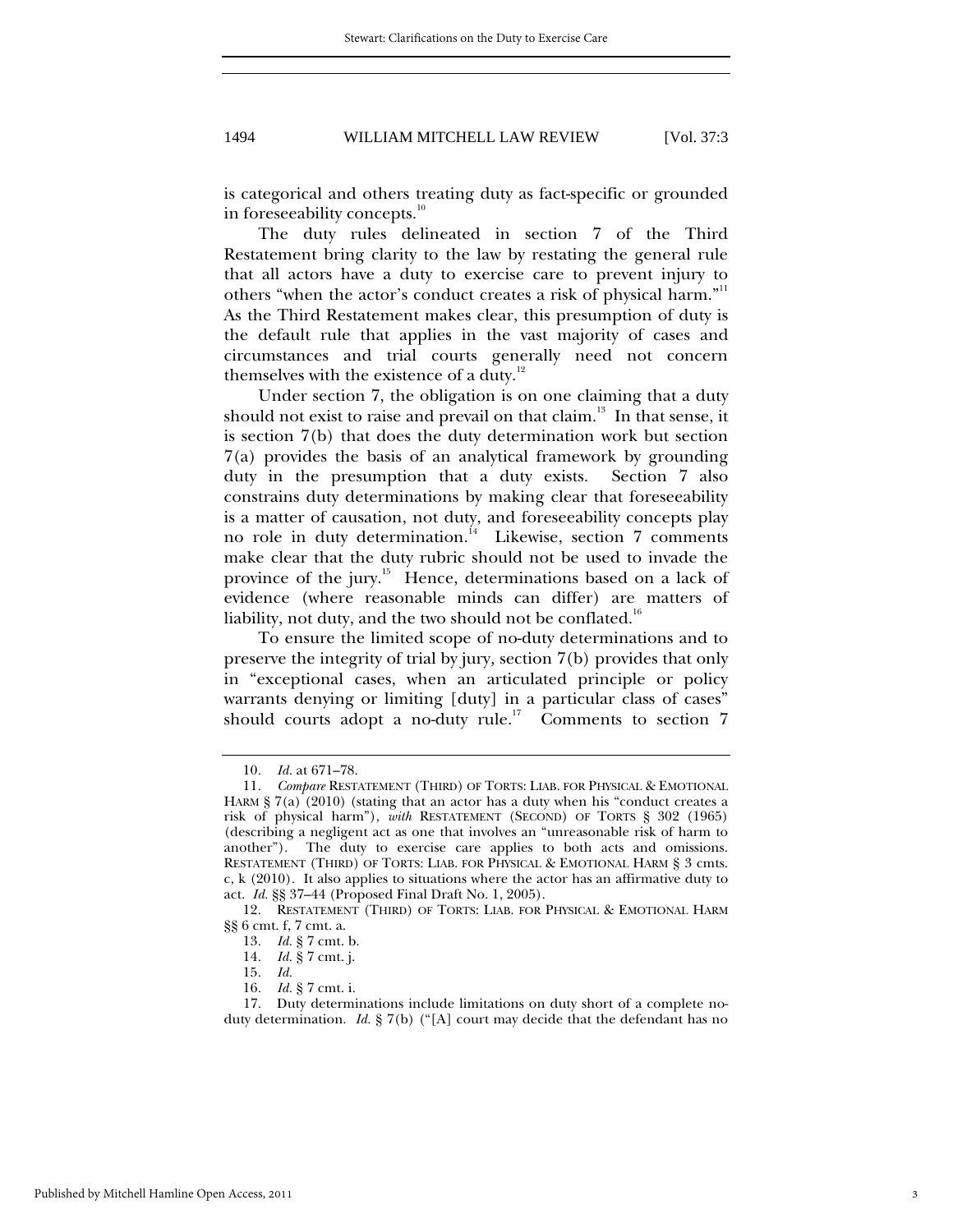emphasize that any such rulings should be categorical, bright-line rulings that are not fact-specific and admonish courts "to articulate  $\ldots$  the policy or principle" on which they are acting.<sup>18</sup>

This formulation will, in large part, bring much needed clarity to the law. Requiring courts to articulate their reasoning allows transparency that will foster understanding or allow others to challenge the basis for the decision. Limiting no-duty rules to exceptional categories of cases protects the long-standing right of parties to trial by jury. Additionally, bright-line rules avoid the confusion of decisions that mask factual determinations with a duty rubric.

But, for all it has accomplished, the Third Restatement could have brought more clarity. While duty issues arise only at the margin in a very small number of cases, in making duty determinations courts sometimes use inappropriate case-specific "factors" and/or rely on "factors" that conflict with the fundamental rights that are the core of section  $7$  duty.<sup>19</sup> That should not happen in a well-ordered regime. While public policy, conflicts with other domains of law, and institutional competence are undisputed bases on which courts determine that no tort duty exists,<sup>20</sup> social norms, cost-benefit considerations, and the relationship between the parties should not be the basis of a noduty determination. Even though courts correctly decide that governmental entities have no duty to exercise their discretionary functions,<sup>21</sup> those decisions could be better grounded. Finally, more guidance could be provided for how courts should navigate the process of duty determination. The balance of this comment explores those subjects.

 20. *See* RESTATEMENT (THIRD) OF TORTS: LIAB. FOR PHYSICAL & EMOTIONAL HARM § 7(b) cmts. d, f (2010).

duty *or that the ordinary duty of reasonable care requires modification*.") (emphasis added). In the interest of brevity, "no duty" will be used herein to encompass the full range of possible duty rulings.

<sup>18</sup>*. Id.* § 7 cmts. a, i, j.

<sup>19</sup>*. See, e.g.*, Great Houston Transp. Co. v. Phillips, 801 S.W.2d 523, 525 (Tex. 1990) ("In determining whether the defendant was under a duty, the court will consider several interrelated factors, including the risk, foreseeability, and likelihood of injury weighed against the social utility of the actor's conduct, the magnitude of the burden of guarding against the injury, and the consequences of placing the burden on the defendant.").

<sup>21</sup>*. See id.* § 7 cmt. g.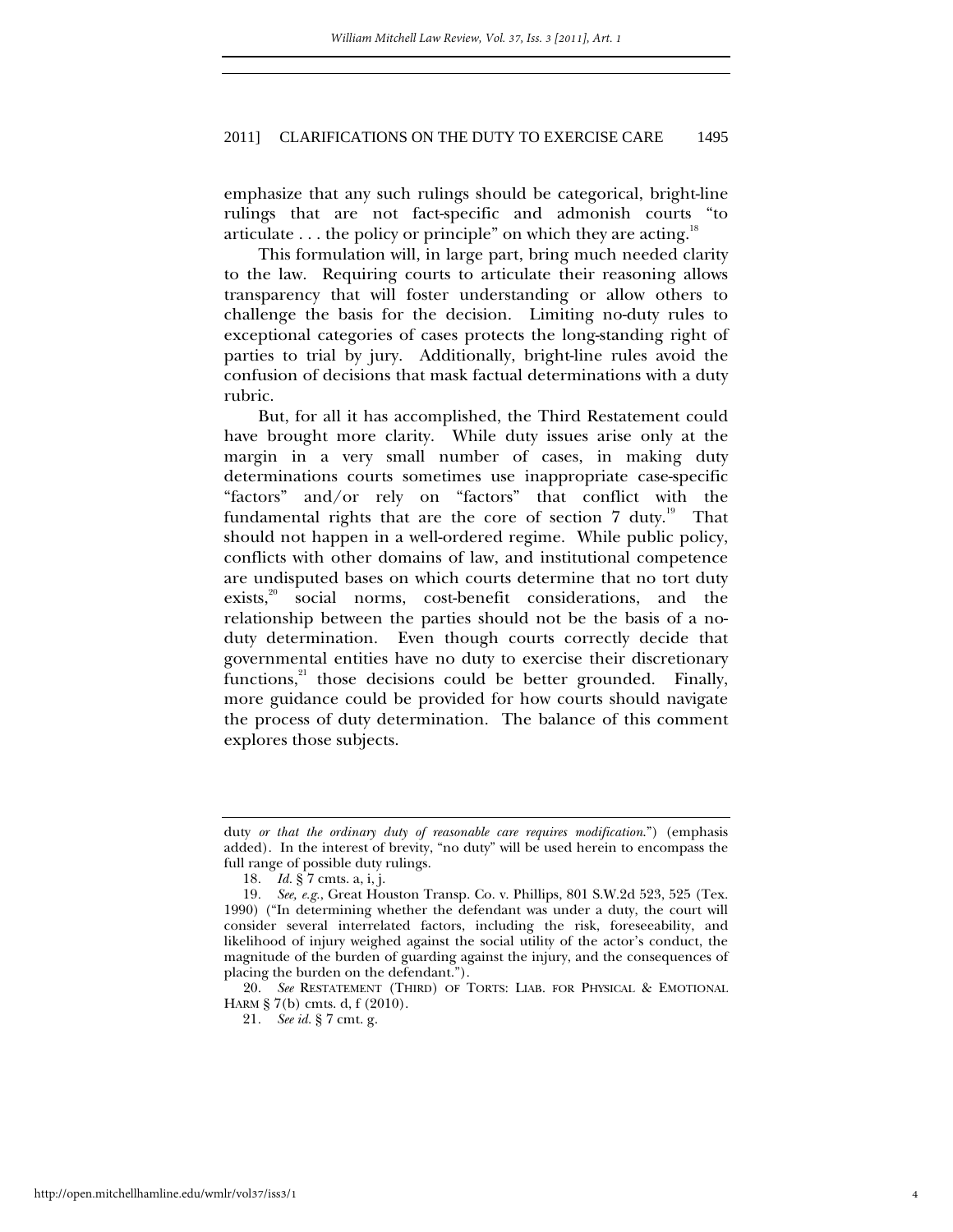#### II. SOCIAL NORMS

Comment "c" to section 7 endorses "articulating general social norms of responsibility as the basis for [a no-duty] determination."<sup>22</sup> To properly examine the role this factor should play, it must first be distinguished from public policy. "Public policy" and "social norms" have, at times, been used interchangeably.<sup>23</sup> While public policy implicates moral judgments, social norms are different. Although difficult to define, public policy is grounded on a common or community judgment about what is inherently just and right for public health, safety, and welfare, sometimes but not necessarily as declared by constitution, statute, or judicial decision. $24$  By definition, social norms on the other hand can, but do not necessarily, involve a moral component.25 They are commonly understood as describing conduct that is typical of specific groups.<sup>26</sup> Often they follow or mirror public opinion and are therefore subject to change with the whims of popular opinion.<sup>27</sup>

<sup>22</sup>*. Id.* § 7 cmt. c.

<sup>23</sup>*. See, e.g.*, Noye v. Hoffmann-La Roche, Inc., 570 A.2d 12, 14 (N.J. Super. Ct. App. Div. 1990) (discussing tort damages in a breach of contract context and stating that "[t]he tort lay not in the breach of contract but in the violation of valuable social norms-denominated by the court as clear mandates of public policy").

 <sup>24.</sup> *E.g.*, Bell Care Nurses Registry, Inc. v. Cont'l Cas. Co., 25 So. 3d 13, 18 (Fla. Dist. Ct. App. 2009) (discussing the meaning of public policy when interpreting certain provisions of an insurance policy); Mullins v. N. Ky. Inspections, Inc., No. 2009-CA-000067-MR., 2010 WL 3447630, at \*4 (Ky. Ct. App. Sept. 3, 2010) (discussing this definition of public policy when considering a liability limiting provision in a home inspector's contract); Skutt v. Grand Rapids, 266 N.W. 344, 346 (Mich. 1936) (considering "the rule of public policy" when determining the enforceability of a contract).

<sup>25</sup>*. See* Scott R. Belhorn, Note, *Settling Beyond the Shadow of the Law: How Mediation Can Make the Most of Social Norms*, 20 OHIO ST. J. ON DISP. RESOL. 981, 985 n.10 (2005) ("Normative standards encompass a wide range of socially conditioned information, ranging from moral judgments (do not lie), to community norms (do not smoke near others), to shared values within a discrete nuclear family . . . to industry-wide practices . . . .").

<sup>26</sup>*. Id.* at 984 ("When a group encourages some behavior, either by providing incentives for conformity or else sanctioning deviants, then that behavior qualifies as a social norm.").

<sup>27</sup>*. See* Cass R. Sunstein, *Social Norms and Social Roles*, 96 COLUM. L. REV. 903, 959 (1996) (discussing the relationship between the law and social norms and noting that "[p]eople may actually reject existing norms but fail to state their opposition publicly, and once public opposition becomes less costly, new norms may rapidly come into place").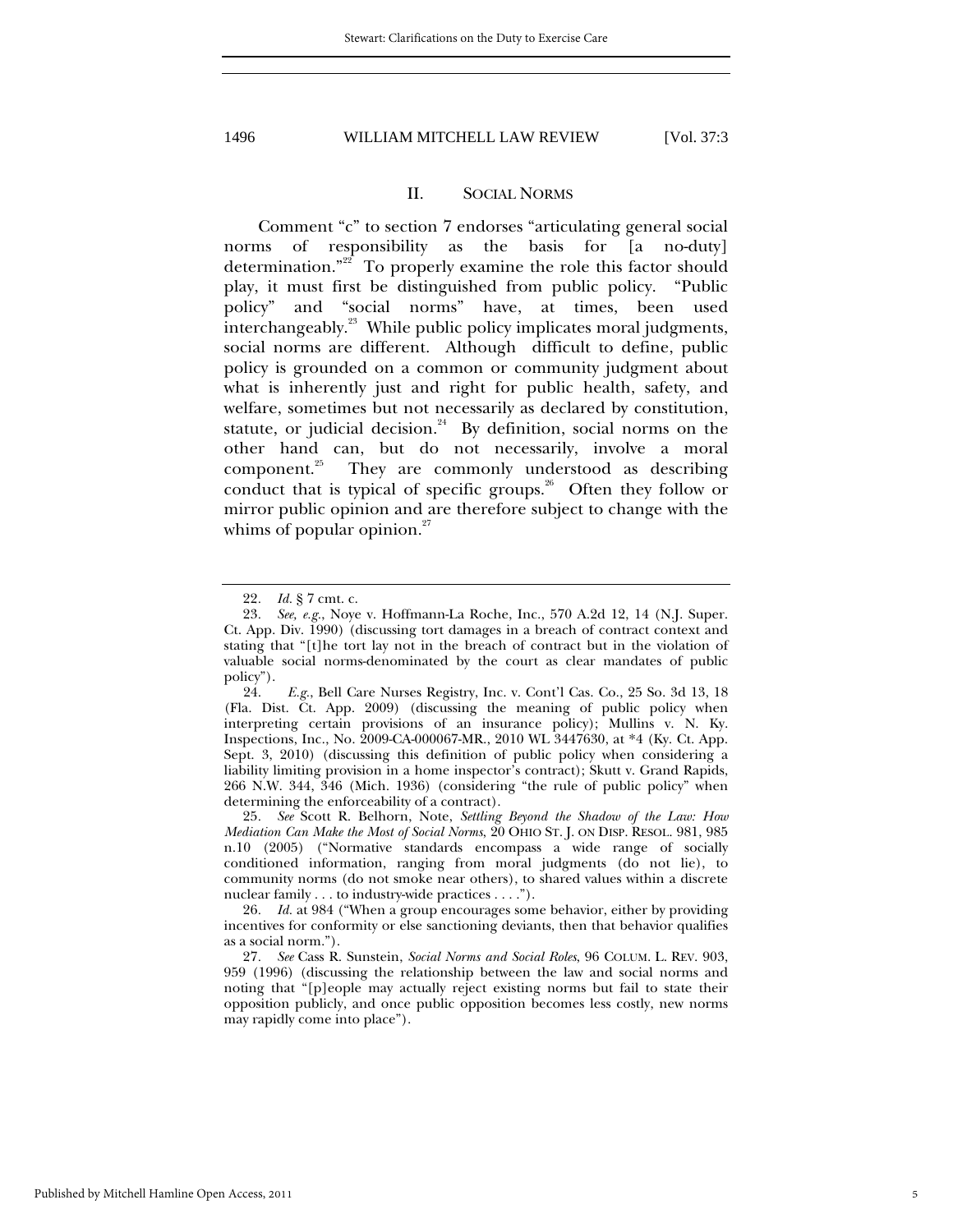The issue of social host liability illustrates these differences and exploring those cases exposes the conceptual flaws inherent in relying on social norms as a factor for duty determinations. It can be the social norm for a host to provide alcoholic drinks to guests, even though it can be dangerous or harmful to others and can induce conduct that is contrary to public policy. Because it is foreseeable that social guests who over-consume alcohol will, on leaving the host's premises, operate their vehicles in ways that risk harm to others, social host liability cannot be causally limited. Courts expressly or impliedly recognize this social norm by treating these cases as involving duty issues.

Most, if not all, jurisdictions have strong public policies against driving under the influence of alcohol.<sup>28</sup> Some courts cite those policies as reasons for imposing a duty of reasonable care on social hosts. This reasoning is at odds with the section 7 presumption of duty but nonetheless reaches a result that is consistent with section 7's duty presumption, and which reflects the lack of policy reasons for denying a duty.<sup>29</sup> In doing so, these courts recognize that it is public policy, not social norms, that are determinative.

Other courts (and dissenting opinions in duty jurisdictions) couple concerns about the difficulties posed by the range of circumstances that could exist in such cases—the widely varying nature of social entertaining, the difficulty of discerning guest intoxication, and the uncertainty of what actions the host should take—and disruption in the norms of social behavior as grounds

<sup>28</sup>*. See, e.g.*, Kelly v. Gwinnell, 476 A.2d 1219, 1226 (N.J. 1984) ("[W]e assume that our decisions are found to be consonant with the strong legislative policy against drunken driving."), *superseded by statute*, N.J. STAT. ANN. 2A:15-5.7 (2000).

<sup>29</sup>*. See, e.g.*, Clark v. Mincks, 364 N.W.2d 226, 230 (Iowa 1985) (imposing a duty on a social host who provided alcohol to an intoxicated person where the host knew that person would be driving and finding public policy reasons supportive of its decision); Koback v. Crook, 366 N.W.2d 857, 865 (Wis. 1985) (imposing a duty on a social host and citing the reasoning in *Gwinnell*). When it is minors who have consumed the alcohol, different public policy considerations may be invoked. *See, e.g.*, DiOssi v. Maroney, 548 A.2d 1361, 1367 (Del. 1988) (noting that there are "special hazards" and public policy concerns implicated in serving alcoholic beverages to minors); Sutter v. Hutchings, 327 S.E.2d 716, 720 (Ga. 1985) ("Finally, we pose this question: Which is the more valuable right, the right to serve alcohol to one's underage high school friends, or the right not to be killed by an intoxicated underage driver? There is no right to serve alcohol to one's underage high school friends."), *superseded by statute*, GA. CODE ANN. § 51-1-40 (2000); Longstreth v. Gensel, 377 N.W.2d 804, 815 (Mich. 1985) ("The dangers and policy considerations related to serving intoxicants are especially significant when underage persons are involved.").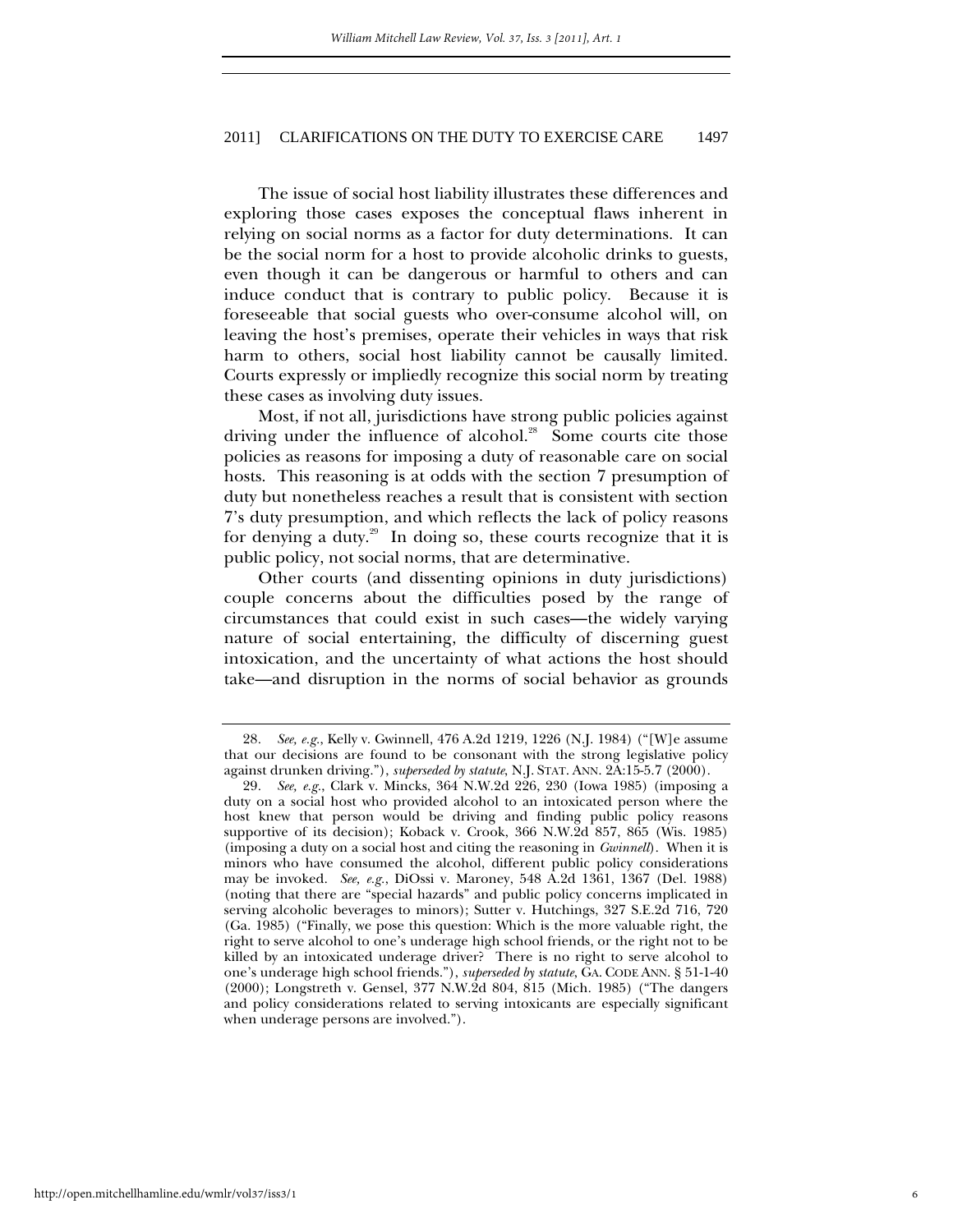for denying a host duty.<sup>30</sup> This reasoning, however, does not survive analysis as is demonstrated by examining those bases separately.

Hypothesizing factual difficulties injects case-specific concerns into the calculus that are not capable of categorical characterization. Thus, for example, a hypothetical difficulty in controlling the serving of alcohol would not be present in a case where the host provided a bartender. Likewise, a hypothetical difficulty in discerning guest intoxication would not be present in a case where the guest was staggering and slurring speech. To the extent relevant, those kinds of factual issues bear on the reasonableness or causality of the host's conduct, not duty, and can support rulings as a matter of law only where reasonable minds cannot differ on the specific facts of the individual case.<sup>31</sup>

Stripping the social norm of serving alcohol at social gatherings from case-specific issues focuses the inquiry on whether social norms are an appropriate factor for duty determinations. For example, would courts still find no duty in a case where a host engaged in binge drinking with guests to the point of obvious "knee walking" intoxication and a guest staggered to his car, drove a short distance, and crashed into another car causing horrible injuries and deaths? Under those circumstances negligence and causation would be obvious. Would then the social norm of serving alcohol alone be sufficient to justify a no-duty determination? Or would a court find that while it is the social norm to serve alcohol, it is not the social norm to serve alcohol to the point of clear and obvious intoxication? If identifying social norms is fact-specific or norms require parsing, categorical treatment unravels and courts are back to making inappropriate fact-specific duty determinations.

<sup>30</sup>*. E.g.*, Johnston v. KFC Nat'l Mgmt. Co., 788 P.2d 159 (Haw. 1990); Settlemyer v. Wilmington Veterans Post No. 49, 464 N.E.2d 521 (Ohio 1984); Graff v. Beard, 858 S.W.2d 918 (Tex. 1993); Burkhart v. Harrod, 755 P.2d 759 (Wash. 1988).

<sup>31</sup>*. E.g.*, McGuiggan v. New England Tele. & Tele. Co., 496 N.E.2d 141, 146 (Mass. 1986) (holding as a matter of law that the defendant homeowners were not negligent because they did not serve alcohol to the guest nor were they aware of the guest's intoxication); Sacci v. Metaxas, 810 A.2d 1119, 1126 (N.J. 2002) (holding that even if wife had a duty to warn third party of potential danger to the third party by her intoxicated husband, the wife's purchase of alcohol for her husband was not a "proximate cause" of third party's death because the husband's actions were not the result of drinking but rather a systematic and deliberative process and wife had no knowledge of his activities).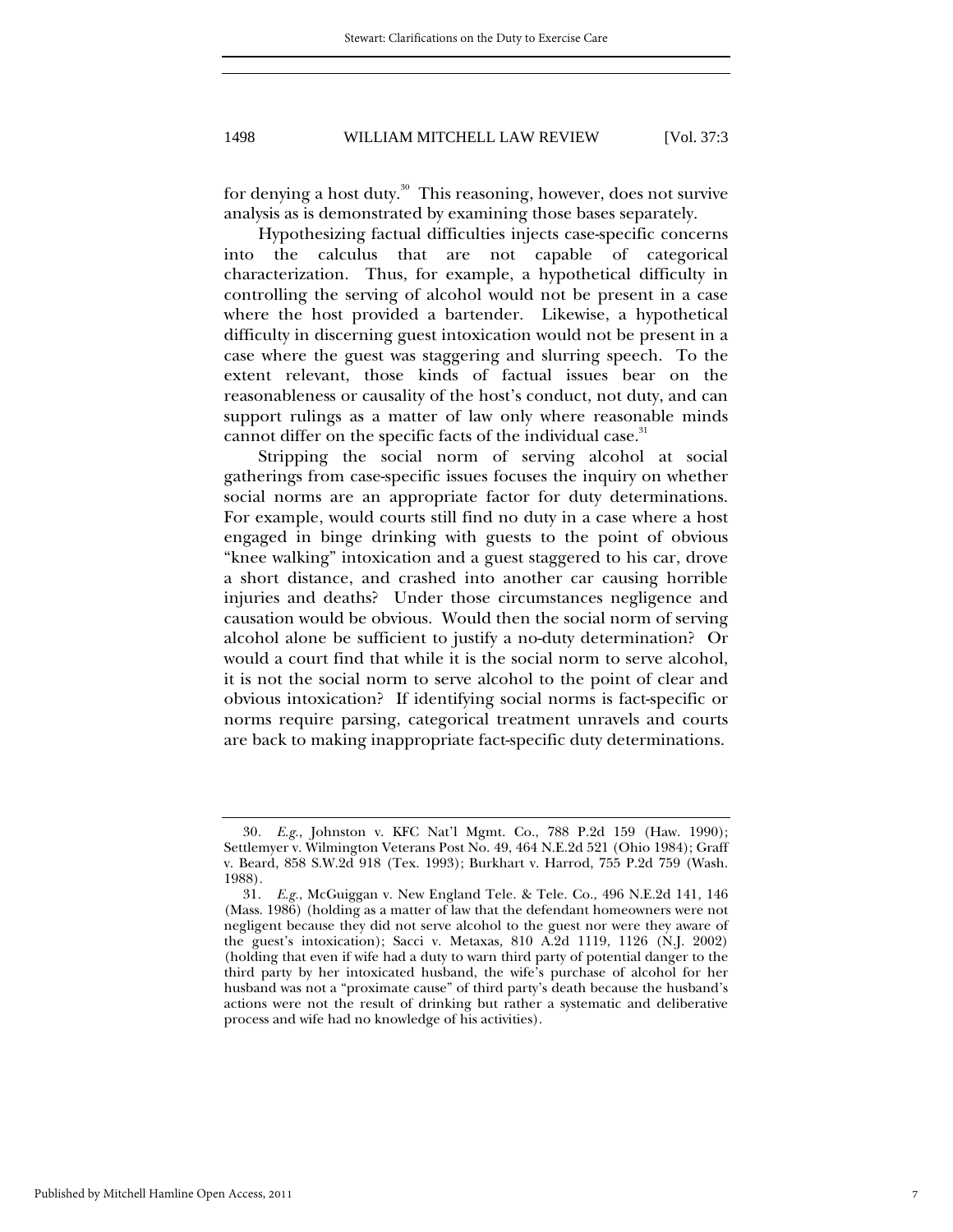More important, using a social norm (of serving alcohol at social gatherings) to trump public policies (against driving under the influence of alcohol) undermines core rationales of modern tort law. Public policy is at the foundation of duty.<sup>32</sup> The definition of duty has been notably stated as "the sum total of those considerations of policy which lead the law to say that the particular plaintiff is entitled to protection."<sup>33</sup>

Justifying no-duty on a basis that allows risky behavior contrary to public policy to trump the presumptive duty to exercise care to prevent harm to others is antithetical to the core rationale of tort duty. In recognizing a presumptive duty to exercise care to prevent harm to others, the Third Restatement aligned itself with a rightsbased theory of tort law anchored in the fundamental right of individuals to be free from risks created by others or, put another way, in the right to individual autonomy and personal security.<sup>34</sup> In such a regime, duty should not be dependent on a social norm inquiry. That is because fundamental individual rights to autonomy and security should not be compromised or eliminated merely to conform tort law to some social norm, especially where that norm has no moral value. It is only morally based public policy that should compel individual rights to give way to the welfare or well being of the community as a whole.

Returning to the social host liability issue, it is the host's conduct—in supplying alcohol, not monitoring its consumption, or allowing the intoxicated guest to drive—that creates a risk of harm to others. The duty analysis should therefore begin with a presumption that the host had a duty to exercise reasonable care and the outcome should be based on sound public policies, not social norms.

<sup>32</sup>*. See, e.g.*, W. PAGE KEETON ET. AL., PROSSER AND KEETON ON THE LAW OF TORTS § 53, at 358 (5th ed. 1984).

<sup>33</sup>*. Id.*

 <sup>34.</sup> Mark A. Geistfeld, *Social Value as a Policy-Based Limitation of the Ordinary Duty to Exercise Reasonable Care,* 44 WAKE FOREST L. REV. 899, 906 (2009). Geistfeld concludes that rights-based theory requires consideration of social values, a point that does not necessarily follow. *Id.* at 922.To the extent that social values conflicted with individual autonomy and personal security, they would limit, not support those objectives. *Id.* at 906.Rights-based concepts also underlie intentional tort rules, which protect against intentional invasion of individual autonomy and personal security. *Id.* Thus, whether conduct is merely negligent or even intentional, tort law recognizes a universal right to individual autonomy and personal security. *Id.* See, however, *infra* note 42 for a different view in the case of product liability design defect claims.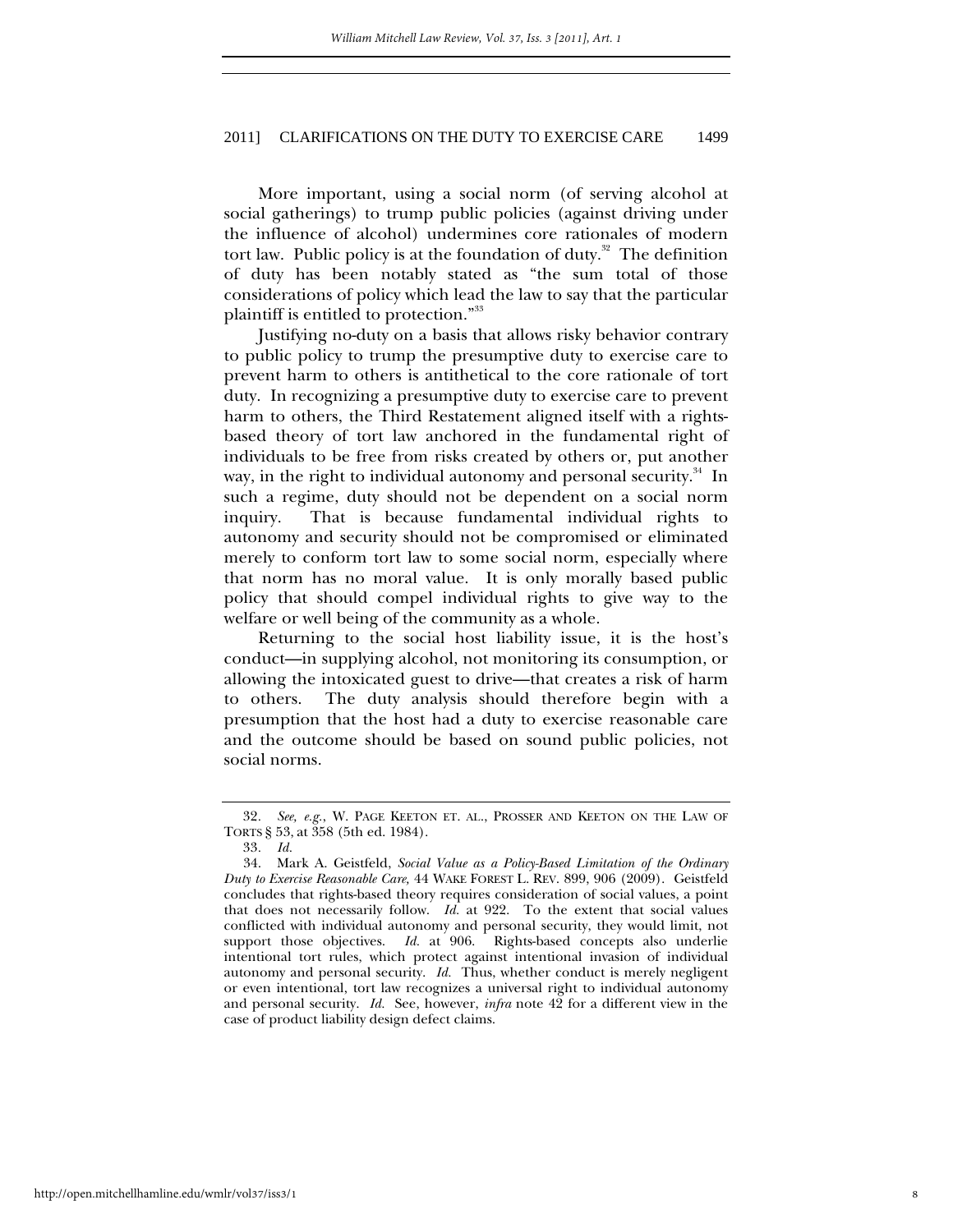#### III. COST-BENEFIT ANALYSES

Cost-benefit analyses are a means to evaluate the reasonableness of conduct.<sup>35</sup> They are at the core of efficiency rationales that seek to limit liability whenever the supposed costs of liability exceed its social benefits. At a more functional level, they can be used to argue that an actor need not take actions that would be more costly than any benefit that could be realized.<sup>36</sup> As such, cost-benefit analysis is part of the breach calculus, not a duty factor. $37$  Section 7 is, however, silent on their inapplicability in duty determination even though some courts cite cost-benefit analyses as a duty factor. For example, in determining whether handgun manufacturers owe a marketing duty of care to the public, the court in *Hamilton v. Beretta U.S.A. Corp.* noted that duty "must be tailored to reflect accurately the extent that its social benefits outweigh its costs."<sup>38</sup>

When courts so reason, they conflate breach and duty, masking a no-breach decision or an inability to articulate the real principles that are driving the decision. At other times, courts are simply citing "factors" that have no real relation to the decisionmaking process.<sup>39</sup> These are the type of results that the Third Restatement seeks to prevent by calling for clearly articulated,

 38. 750 N.E.2d 1055, 1060–61 (N.Y. 2001); *see also* Burkhart v. Harrod*,* 755 P.2d 759, 761 (Wash. 1988) ("Evaluating the overall merits of social host liability . . . requires a balancing of the costs and benefits for society as a whole.").

39*. E.g.*, Johnston v. KFC Nat'l Mgmt. Co., 788 P.2d 159, 163–64 (Haw. 1990) (citing Burkhart v. Harrod, 755 P.2d 759, 761 (Wash. 1988) for the need for consideration of costs and benefits but not doing so); *Hamilton*, 750 N.E.2d at 1060–61 (citing a cost-benefit analysis but then basing its decision on whether there was a duty to control third parties to prevent them from harming others).

<sup>35</sup>*. See generally* Paul R. Portney, *Benefit-Cost Analysis*, THE CONCISE ENCYCLOPEDIA OF ECONOMICS, http://www.econlib.org/library/Enc/BenefitCostAnalysis.html (last visited Jan. 3, 2011) (discussing the use of cost-benefit economic analysis in the context of government policy-making).

 <sup>36.</sup> Mark A. Geistfeld, *Efficiency, Fairness and the Economic Analysis of Tort Law*, *in Theoretical Foundations of Law and Economics* 45–46 (N.Y. Univ. Law & Econ., Working Paper No. 184, 2009), *available at* http://lsr.nellco.org/nyu\_lewp/184/.

 <sup>37.</sup> RESTATEMENT (THIRD) OF TORTS: LIAB. FOR PHYSICAL & EMOTIONAL HARM § 3 cmt. e (2010); *see also* RESTATEMENT (THIRD) OF TORTS: PRODS. LIAB. § 2(b) (1998) (adopting a risk-benefit theory as part of a new negligence standard for design defect cases). While highly controversial, it illustrates that risk-benefit analyses go to breach, not duty. *See* RESTATEMENT (THIRD) OF TORTS: PRODS. LIAB. § 2(b) (1998); Symposium, *The Products Liability Restatement: Was It a Success?: Strict Liability for Defective Product Design: The Quest for a Well-Ordered Regime*, 74 BROOKLYN L. REV. 1039, 1039 (2009).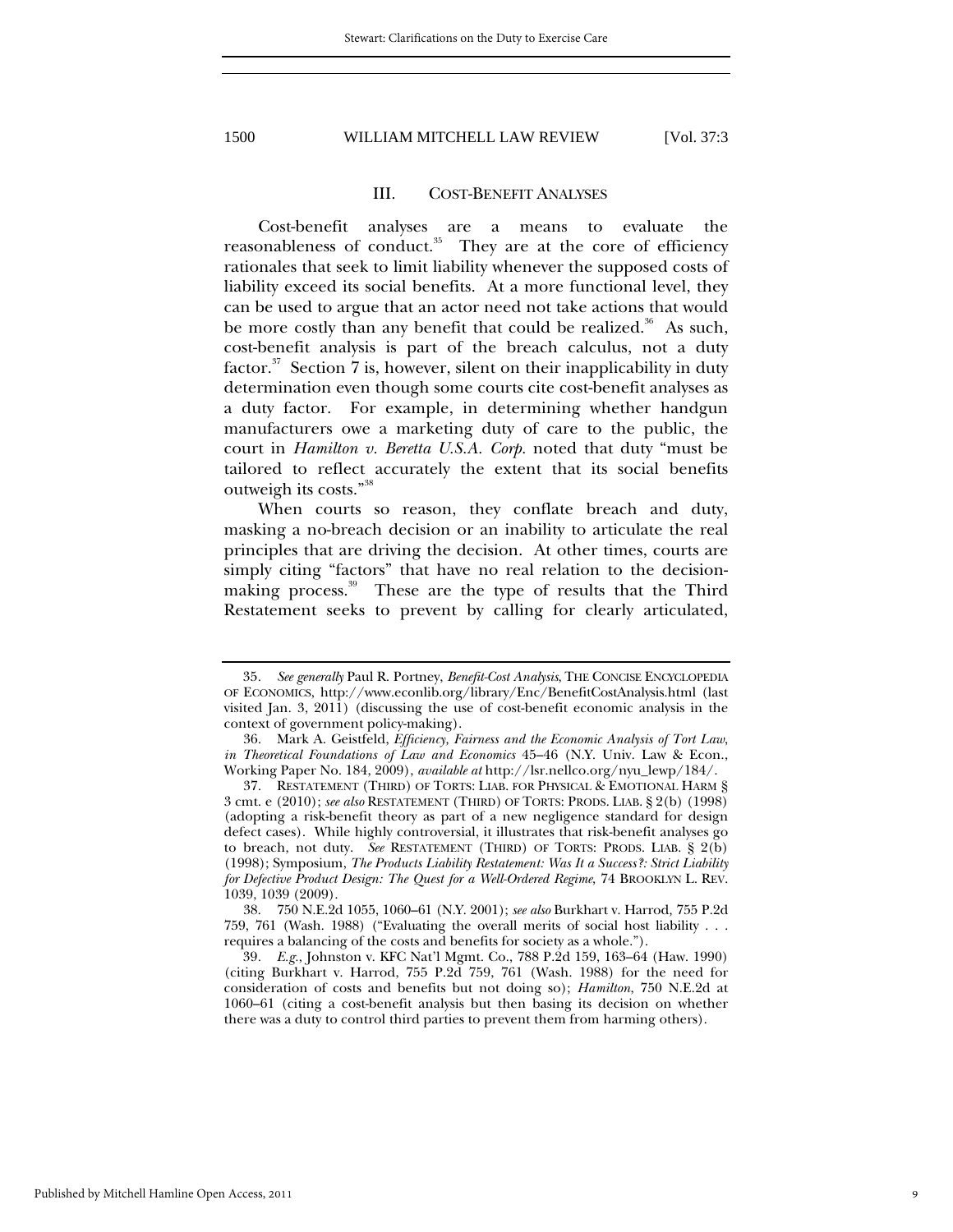principled duty decisions.<sup>40</sup>

Courts should recognize that in making duty decisions, costbenefit analyses should play no role. It is not just because doing so would conflate breach and duty. As with the case of social norms, if cost-benefit analyses were used as a duty factor, it would sanction limiting individual rights to achieve net social values for the community at large—a result that would be antithetical to the core rationale for negligence liability.<sup>41</sup> In other words, bending duty to efficiency would mean that whenever the costs of action outweigh its benefits, there would be no duty to undertake that action and individual rights would be required to give way. Such a result would be repugnant to the individual rights of autonomy and personal security which lie at the core of tort duty.<sup>42</sup>

There is also a serious question about the competence of courts to assess costs and benefits. While the cost of adding components or features to a product is subject to ascertainment and proof, in many instances there is no ready way to measure the cost of conduct in exercising care. Likewise, while there is some data on the cost of injuries which would be eliminated if harm was avoided, there is no other ready way to measure the benefits that could result from eliminating risky behavior. Without empirical databases or case-specific evidence from a trial on the merits, the evaluation of costs and benefits would be left to the undisciplined speculation of individual judges. In either event, these are factspecific inquires that relate to negligence, not duty. It may be for those reasons that even though the *Hamilton* court articulated a cost-benefit approach it avoided undertaking any cost-benefit analysis as a basis for its decision.

 <sup>40.</sup> RESTATEMENT (THIRD) OF TORTS: LIAB. FOR PHYSICAL & EMOTIONAL HARM § 7 cmts. a, i, j (2010).

<sup>41</sup>*. Id.* § 6 cmt. d.

 <sup>42.</sup> One aspect of tort law takes a contrary view. Section 2(b) of Restatement (Third) of Torts: Products Liability adopts a rule under which manufacturers would not be liable for defects in the design of their products unless the product is not reasonably safe, measured by whether the product's risks are greater than its benefits (and whether there was an alternative design). Rather than strict liability or a presumptive duty of care, from a design standpoint, products would be presumptively safe—even if they failed to perform as safely as an ordinary consumer would expect—unless the injured consumer could establish a sufficient quantum of risk. RESTATEMENT (THIRD) OF TORTS: PRODS. LIAB. § 2(b) (2009). That rule would subjugate individual rights to a cost-benefit analysis. It has not been without controversy. *See* Symposium, *supra* note 37, at 1044–48.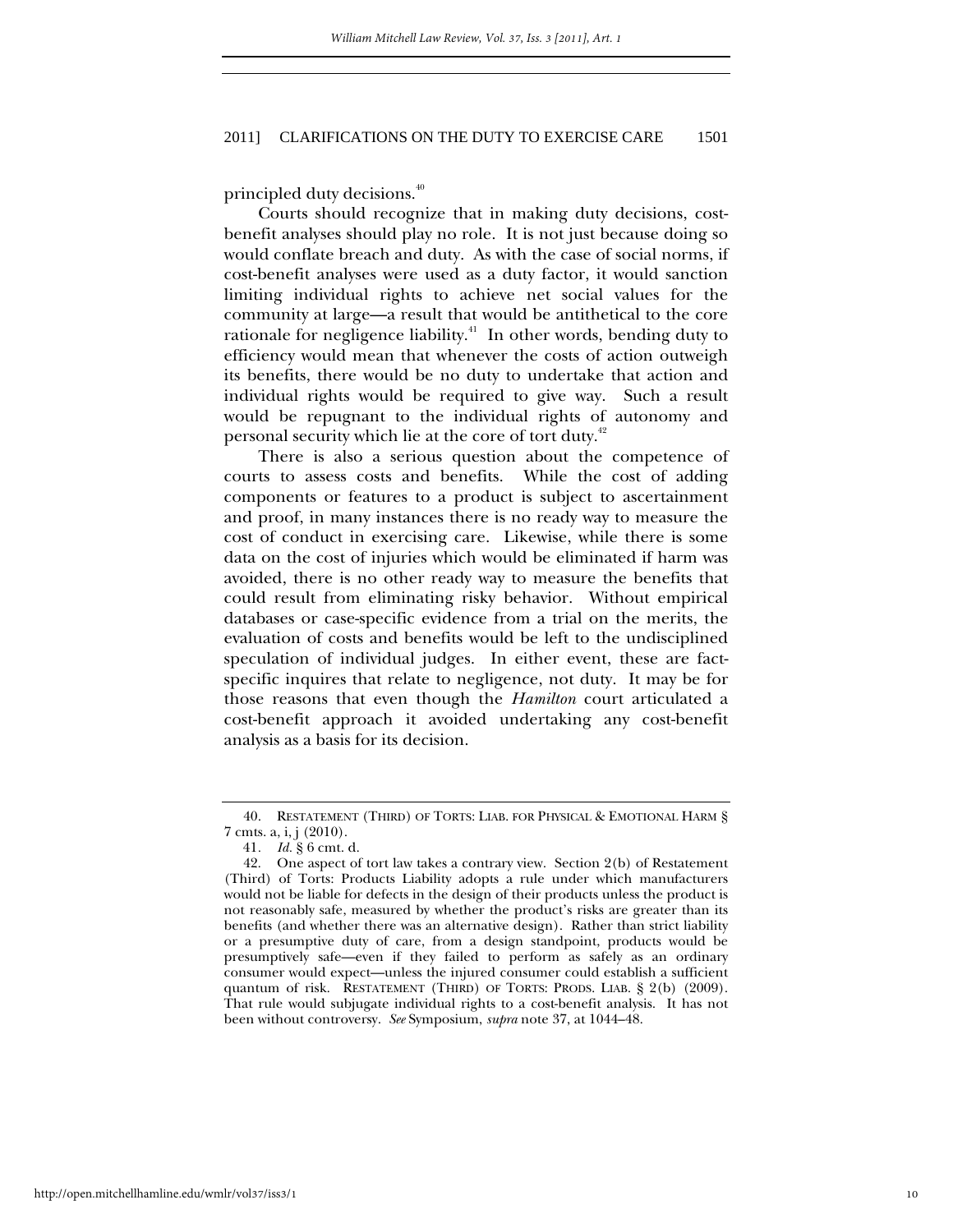Returning again to the issue of social host liability illustrates the flaw of cost-benefit analyses as a basis for categorical decisions. Because of the many varying circumstances of social entertaining, the costs and benefits of exercising care will vary widely—a point implicitly made in many of the no-duty cases.<sup>43</sup> Under such circumstances, whether costs or benefits predominate (or what might constitute reasonable care) in one case does not mean that the same result will follow in other cases. That is a case-specific decision that cannot be extrapolated into a categorical rule and a clear admonition that cost-benefit analyses should not play any role in duty determination would help clarify the Third Restatement.

## IV. RELATIONALITY

The Third Restatement correctly adopts the view that relationships between parties should not be a determinative duty factor except in the context of affirmative duties where certain "special" relationships give rise to a duty to act or control the conduct of third parties.<sup>44</sup> Insofar as no-duty determinations under section 7(b) are concerned, inter-party relationships are relevant only to the extent that they implicate policy reasons for modifying the presumed duty of care.<sup> $#$ </sup>

This is so because in a rights-based regime, the presumptive duty to exercise care must apply to all persons, even complete strangers to the actor. Allowing that duty to be attenuated by relationality concerns would necessarily mean that individual interests of some would be subjugated to a right of the actor to engage in risky behavior. It would also require inquiry into many non-categorical, fact-specific, nuances of relationships that are the province of breach and causation. It is for those reasons that relationality issues do not constitute a separate or independent basis for no-duty determinations but rather a reason for invoking public policy.<sup>46</sup> Thus, the relationship between landowners and those on their property may be a basis for invoking public policies concerning the rights of property owners, but it is the public policies, not the relationship, which is the operating principle.

 <sup>43.</sup> *See, e.g.*, Graff v. Beard, 858 S.W.2d 918, 921 (Tex. 1993) (hypothesizing on the myriad of circumstances of social entertaining).

 <sup>44.</sup> RESTATEMENT (THIRD) OF TORTS: LIAB. FOR PHYSICAL & EMOTIONAL HARM § 39 (2010).

<sup>45</sup>*. Id.* § 7 cmt. e.

<sup>46</sup>*. Id.* § 7 cmts. e, g reporters' note.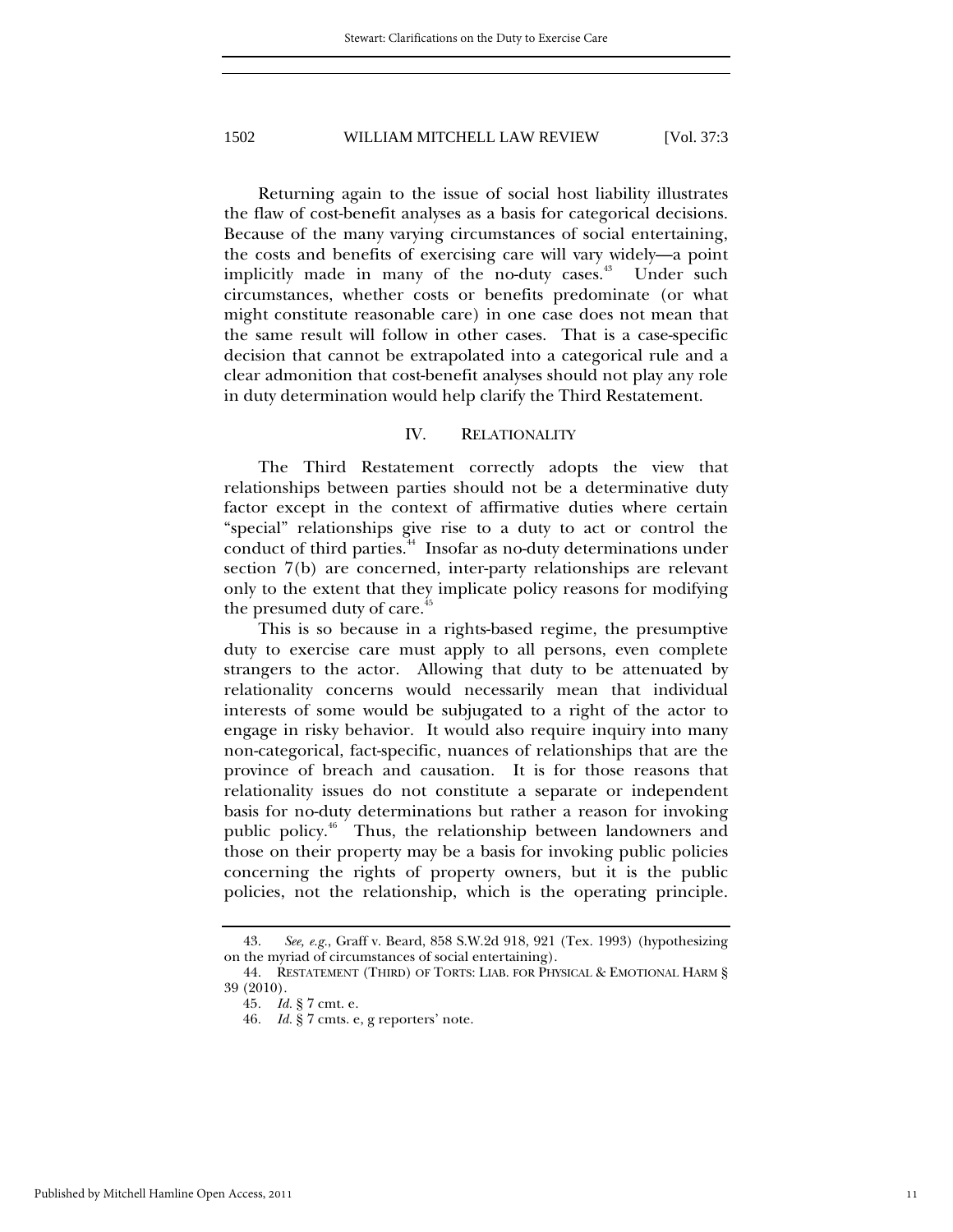Stated another way, the relationship between parties is not a *per se*  duty "limitation."

## V. GOVERNMENT DISCRETION

Comment "g" to section 7 notes deference to the discretion of other branches of government as a factor for no-duty determinations in the so-called "public duty" class of cases. When not prohibited by sovereign immunity, these cases typically involve police or fire agencies and arise when the agencies fail to act to protect an individual or group of individuals, usually as a result of a conscious allocation of resources.47 Often these decisions are based on a lack of a duty to the "public at large" and/or concerns over the competence of courts to adjudicate the appropriateness of conduct of other branches of government.<sup>48</sup> But that avoids a more obvious and principled basis for decision.

There is nothing inherently wrong with treating these cases as a unique set of section 7 no-duty decisions. Because of the strong reluctance of courts to "second guess" discretionary decisions of other branches of government,<sup>49</sup> they could also be treated as a subset of institutional competence. But those alternatives create a certain conceptual awkwardness since the discretionary nature of the government's authority and institutional competence does not eliminate a duty to exercise care once the government entity undertakes to act in relation to an individual or specific group of individuals.50 Stripping away the discretionary nature of the conduct and the reluctance of courts to second-guess decisions of other branches of government leaves a decision not to act, which forms the basis for a more coherent and principled reason for these no-duty decisions.

 <sup>47.</sup> *Id.* § 7 cmt. f reporters' note.

<sup>48</sup>*. E.g.*, Wong v. City of Miami*,* 237 So. 2d 132, 133–34 (Fla. 1970) (holding that after initially providing police protection during the course of a riot, no private duty to continue that protection existed).

<sup>49</sup>*. E.g.*, *id.* at 134 (stating that "[t]he sovereign authorities ought to be left free to exercise their discretion and choose the tactics deemed appropriate without worry over possible allegations of negligence").

 <sup>50.</sup> RESTATEMENT (THIRD) OF TORTS: LIAB. FOR PHYSICAL & EMOTIONAL HARM § 41 (2010). Thus, for example, governmental agencies can be liable for the use of excessive force. *See* City of Miami v. Simpson*,* 172 So. 2d 435 (Fla. 1965) ( finding a police officer committed assault in effecting arrest); Jaworski v. City of Opa Locka*,* 170 So. 2d 484 (Fla. Dist. Ct. App. 1964) (explaining the failure to exercise care for the protection of someone in custody when a police officer assaulted a prisoner in custody in the city's jail).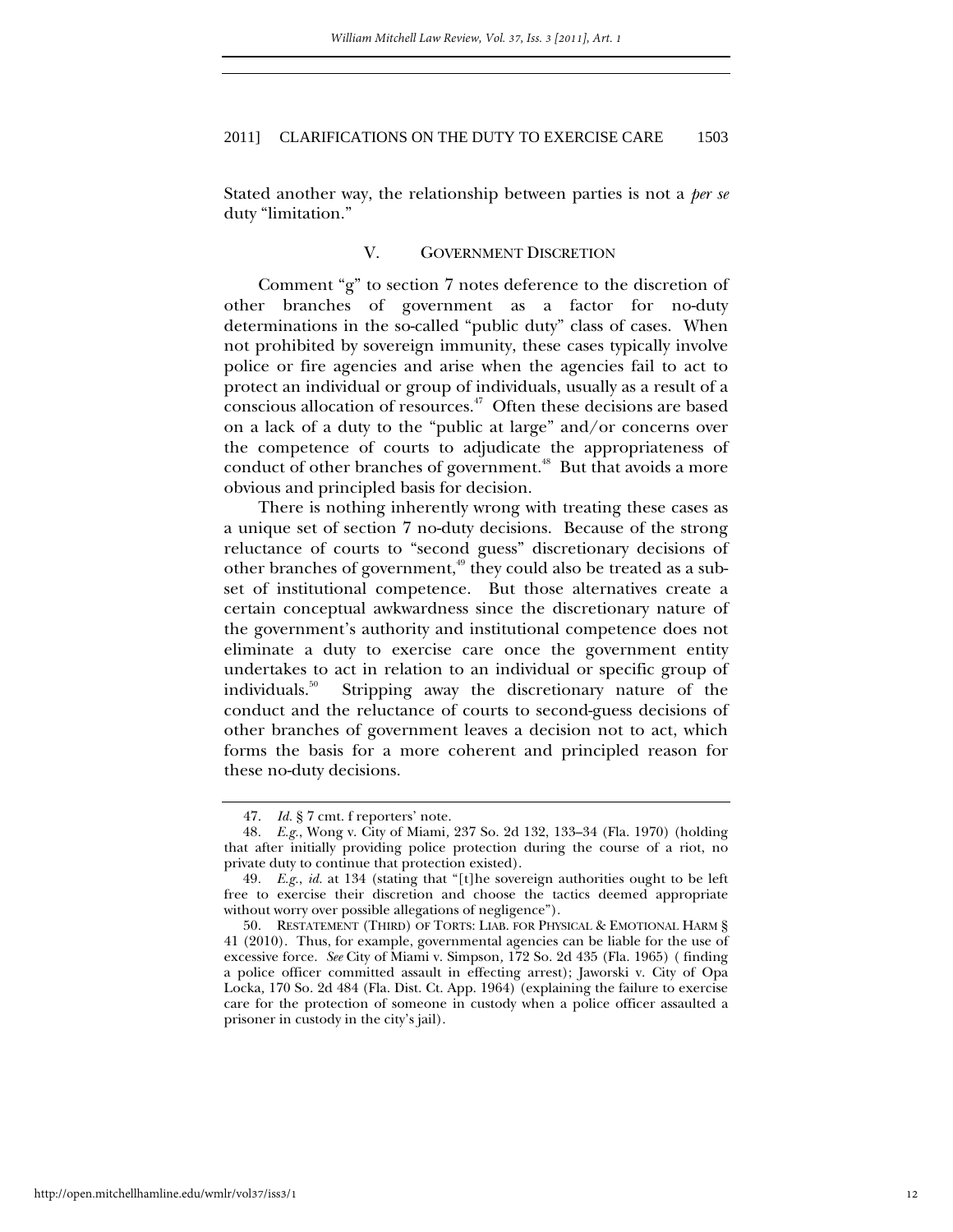Under section 7 there is no affirmative duty of reasonable care when the actor's conduct has not created the risk of harm.<sup>51</sup> The failure of government agencies to exercise discretion and act does not create the risk of harm but only fails to protect against that harm. This is a classic section 7 case. Thus, it can be reasoned that government agencies have no duty to come to the aid or rescue of specific individuals or groups of individuals but, once they do undertake action involving a specific individual, they have a duty to exercise care to avoid causing harm. It is only the former situation where courts do not intrude.

#### VI. A HIERARCHICAL STRUCTURE

Ensuring that no-duty determinations are not based on social norms, cost-benefit analyses, or the absence of any relational status and, instead, are based on recognized public policy, clear conflicts with other domains of law, or demonstrable institutional incompetence will narrow the focus of no-duty inquiries for the better. It will bring order, clarity, and consistency to decisions and will help segregate the elements of negligence so that the roles of judge and jury are maintained. Moreover, clarifying that foreseeability plays no role in duty determinations furthers those goals and dissuades courts from masking fact-based decisions in duty rubric.

Apart from those important boundary rules, the Third Restatement also provides an analytical structure for no-duty determinations. The beginning point is the presumption of duty with the burden on the objector to establish policy or principle reasons why that duty should not exist.<sup>52</sup> Thus, the no-duty issue should be whether there are valid public policy reasons, clear irreconcilable conflicts with other domains of law, or irreconcilable issues of institutional competence to exempt categories of actors from the duty to exercise reasonable care.<sup>53</sup>

<sup>51</sup>*. See* RESTATEMENT (THIRD) OF TORTS: LIAB. FOR PHYSICAL & EMOTIONAL HARM § 7 cmt. 1 (2010).

<sup>52</sup>*. Id.* at § 7 cmt. b. *See, e.g.*, Yount v. Johnson, 915 P.2d 341, 345–47 (N.M. Ct. App. 1996) (finding no public policy reasons to extend the modified duty applicable in organized contact sports to "horseplay").

 <sup>53.</sup> Courts have frequently reversed the analysis. Instead of starting with the presumptive duty of reasonable care, some courts use public policy to find a duty. *See, e.g.*, J.S. v. R.T.H., 714 A.2d 924 (N.J. 1998) (using public policy and foreseeability to hold spouse had a duty to warn of other spouse's criminal sexual propensities). While the result is the same, following the analytical framework of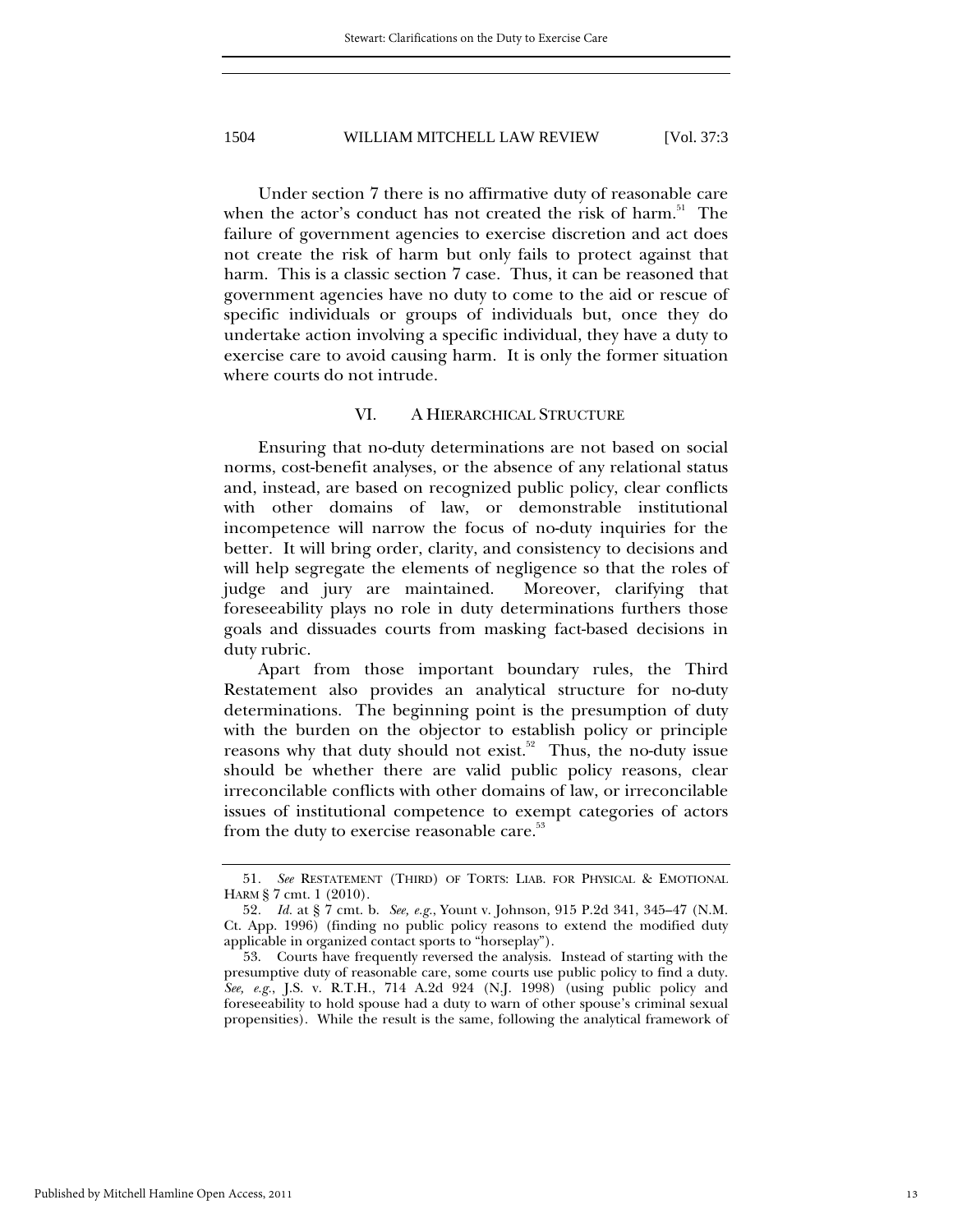Unfortunately, the Third Restatement provides little guidance for how those factors should be evaluated in the duty decisionmaking process. It is not enough to only exhort courts to make categorical rulings and articulate reasons for decisions. Leaving it to individual courts to form their own methodology (or not use one at all) can result in unprincipled or unpredictable duty determinations. For example, without any guidelines, two different courts could consider identical factors in identical cases and yet come to opposite conclusions depending on the personal philosophies, experiences, or proclivities of the judges. A fully developed set of rules should not permit that outcome.

A starting point for guidance can be found in the foundational precepts of individual rights and the basic rationales for negligence law.<sup>54</sup> Thus, as a matter of proper perspective, individual autonomy and personal security should be at the foundation of all duty determinations.55 These rights would not necessarily trump other factors. Courts would still be free to conform duty to public policy or to consider conflicts with other domains of law or institutional incompetence, but using these rights to inform the decision would provide an important baseline reference for duty determinations. In weighing the duty issue, those rights should not be lightly compromised. Thus, contravening public policy should be clear, conflicts with other domains of law or institutional incompetence should be substantial, and those factors should justify duty modification only where there is irreconcilable conflict and an articulable basis to justify trumping the presumptive tort duty.

A second baseline is provided by the twin negligence rationales of corrective justice and deterrence of socially dangerous behavior.<sup>56</sup> Tort law remedies an injustice caused by the defendant

56*. See* RESTATEMENT (THIRD) OF TORTS: LIAB. FOR PHYSICAL & EMOTIONAL HARM § 6 cmt. d (2010).

the Third Restatement will result in a more coherent, understandable decision. Thus, in *J.S.* foreseeability should have played no role and the presumptive duty to exercise care and the *absence* of any public policy considerations to modify that duty were sufficient.

<sup>54</sup>*. See* RESTATEMENT (THIRD) OF TORTS: LIAB. FOR PHYSICAL & EMOTIONAL HARM § 6 cmt. d (2010).

 <sup>55.</sup> While individual autonomy applies equally to all actors, there is no conflict in subjugating an actor's autonomy to other individuals' rights to personal security since there is no right to engage in risky behavior that could harm others and such conduct violates basic public policy that one's activities be conducted in a socially reasonable way.